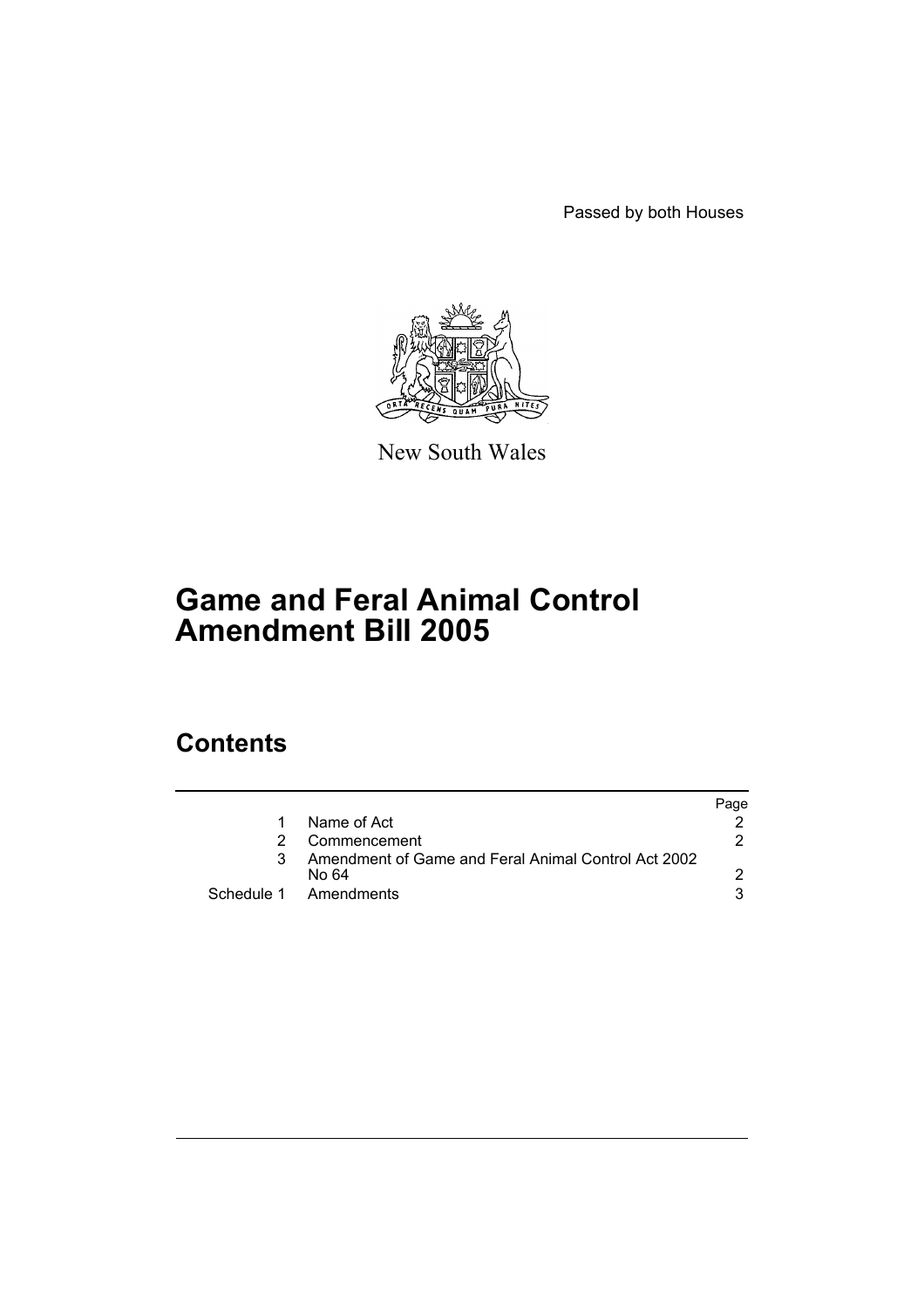*I certify that this PUBLIC BILL, which originated in the LEGISLATIVE ASSEMBLY, has finally passed the LEGISLATIVE COUNCIL and the LEGISLATIVE ASSEMBLY of NEW SOUTH WALES.*

> *Clerk of the Legislative Assembly. Legislative Assembly, Sydney, , 2005*



New South Wales

## **Game and Feral Animal Control Amendment Bill 2005**

Act No , 2005

An Act to amend the *Game and Feral Animal Control Act 2002* with respect to the functions of the Game Council and the application of penalties for offences under that Act.

*I have examined this Bill, and find it to correspond in all respects with the Bill as finally passed by both Houses.*

*Chairman of Committees of the Legislative Assembly.*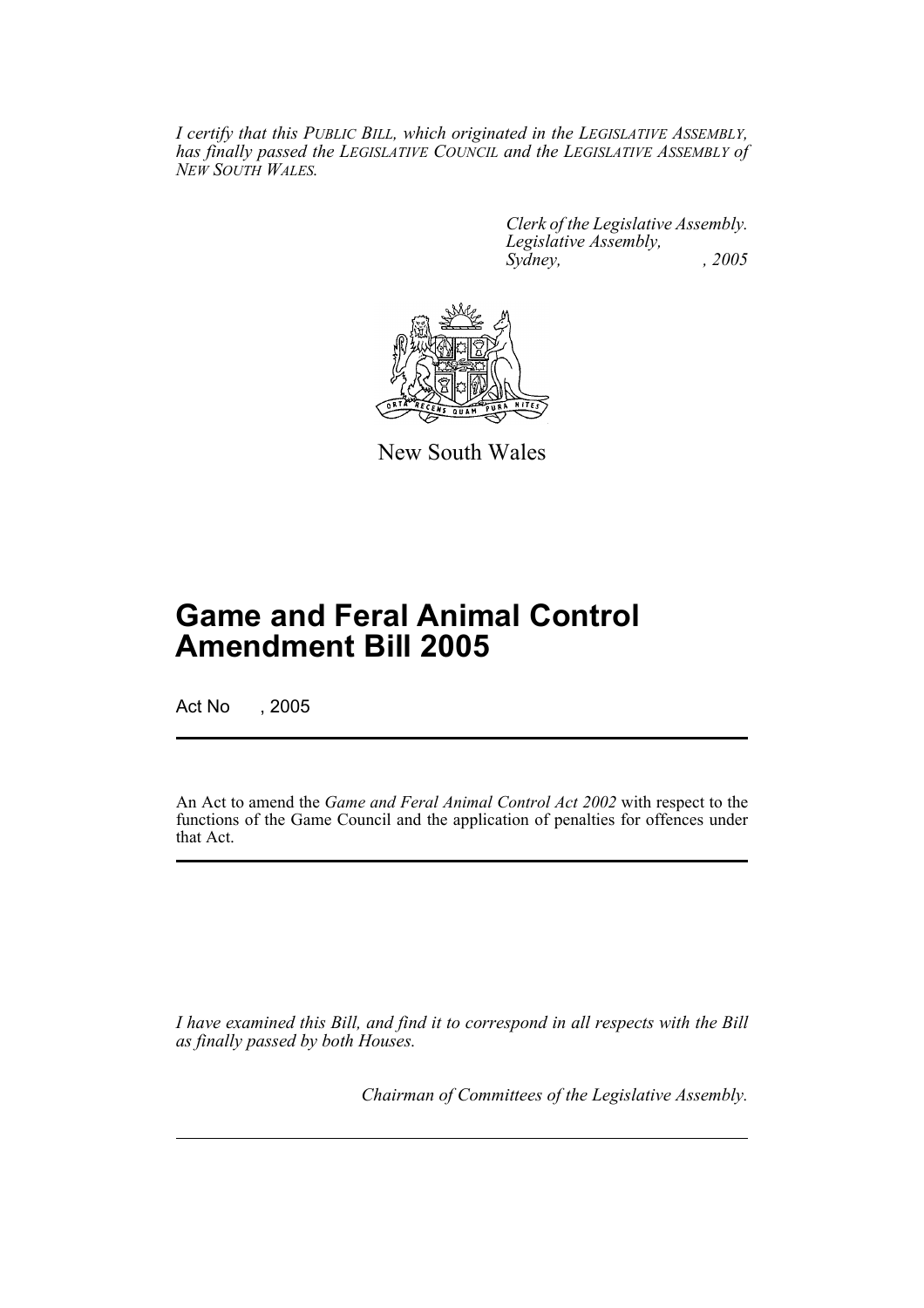### **The Legislature of New South Wales enacts:**

#### **1 Name of Act**

This Act is the *Game and Feral Animal Control Amendment Act 2005*.

### **2 Commencement**

This Act commences on the date of assent to this Act.

### **3 Amendment of Game and Feral Animal Control Act 2002 No 64**

The *Game and Feral Animal Control Act 2002* is amended as set out in Schedule 1.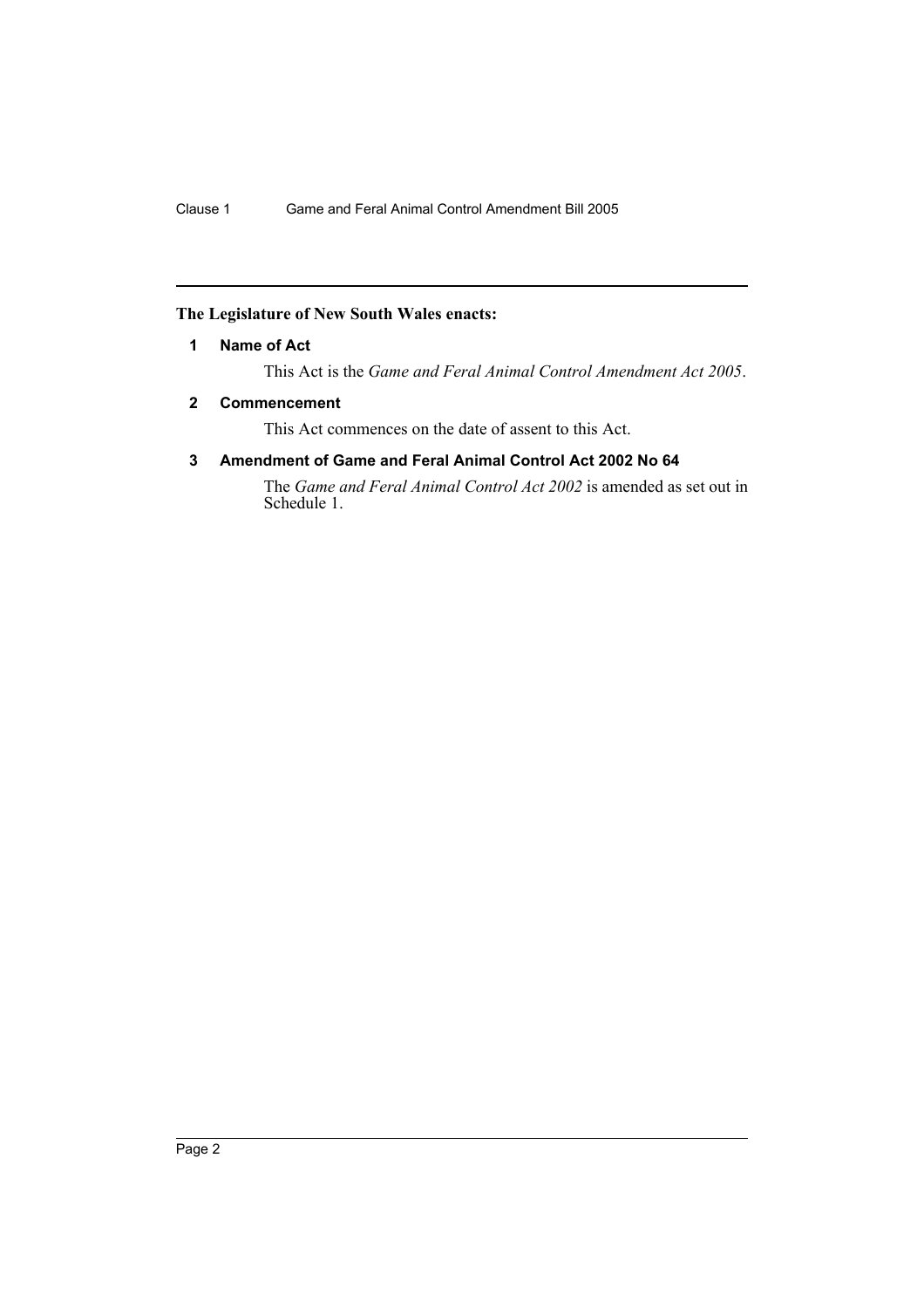Game and Feral Animal Control Amendment Bill 2005

Amendments **Schedule 1** and the set of the set of the set of the set of the set of the set of the set of the set of the set of the set of the set of the set of the set of the set of the set of the set of the set of the set

### **Schedule 1 Amendments**

(Section 3)

### **[1] Section 9 Functions of Game Council**

Insert after section 9 (1) (f):

- (f1) to promote, fund, develop or deliver educational courses regarding game animals and animals that interact with game animals,
- (f2) to promote or fund research into issues regarding animals that interact with game animals,

### **[2] Section 13 Financial provisions**

Insert at the end of section 13 $(2)$  $(c)$ :

, and

(d) the amount of any fines, or amounts payable under penalty notices, recovered in relation to offences against this Act or the regulations which, but for this paragraph, would be payable to the Consolidated Fund.

### **[3] Schedule 4 Savings, transitional and other provisions**

Insert at the end of clause 1 (1):

*Game and Feral Animal Control Amendment Act 2005*